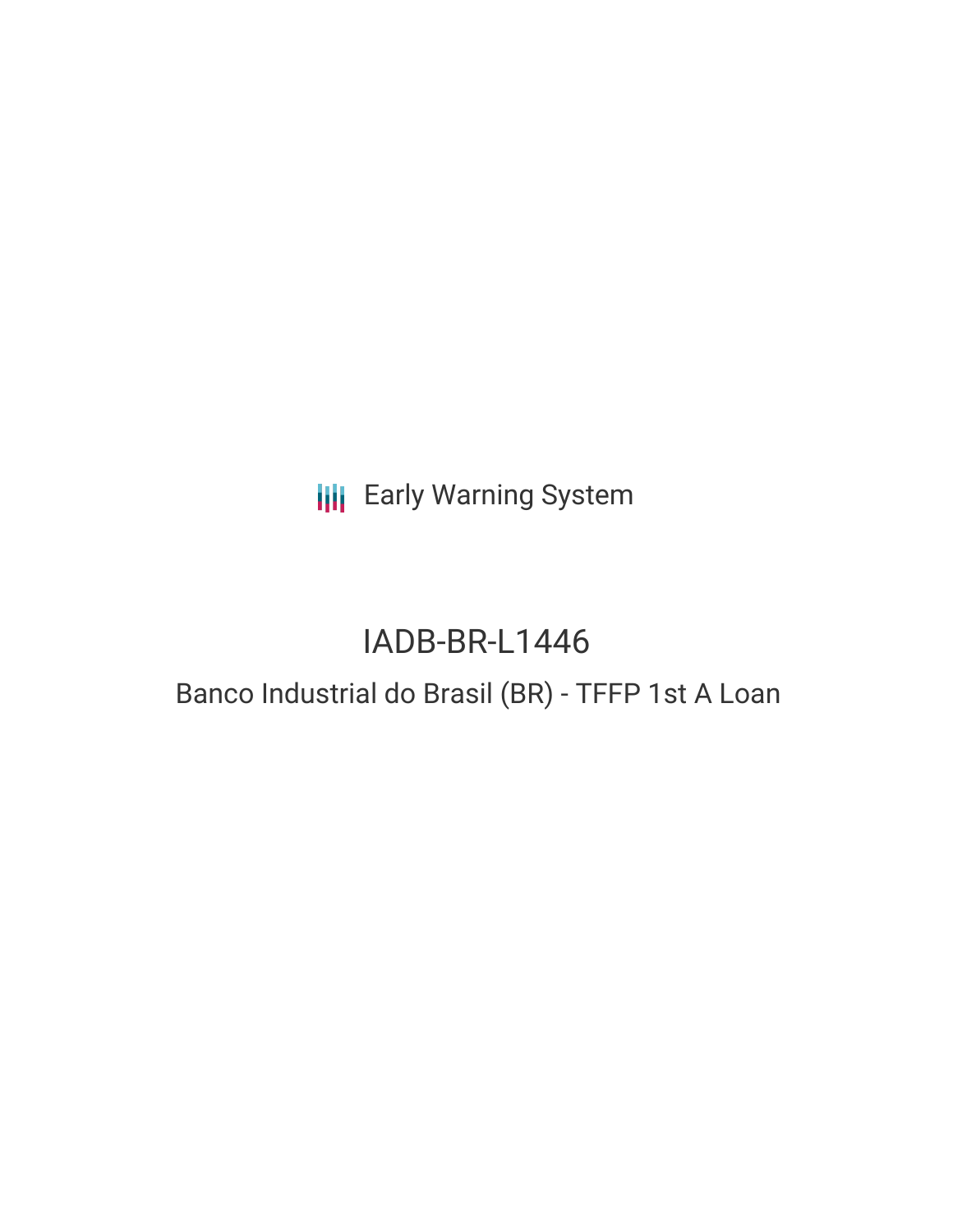

#### **Quick Facts**

| <b>Countries</b>               | Brazil                                 |
|--------------------------------|----------------------------------------|
| <b>Financial Institutions</b>  | Inter-American Development Bank (IADB) |
| <b>Status</b>                  | Completed                              |
| <b>Bank Risk Rating</b>        | U                                      |
| <b>Voting Date</b>             | 2016-01-20                             |
| <b>Sectors</b>                 | Finance                                |
| <b>Investment Type(s)</b>      | Loan                                   |
| <b>Investment Amount (USD)</b> | $$2.00$ million                        |
| <b>Project Cost (USD)</b>      | \$2.00 million                         |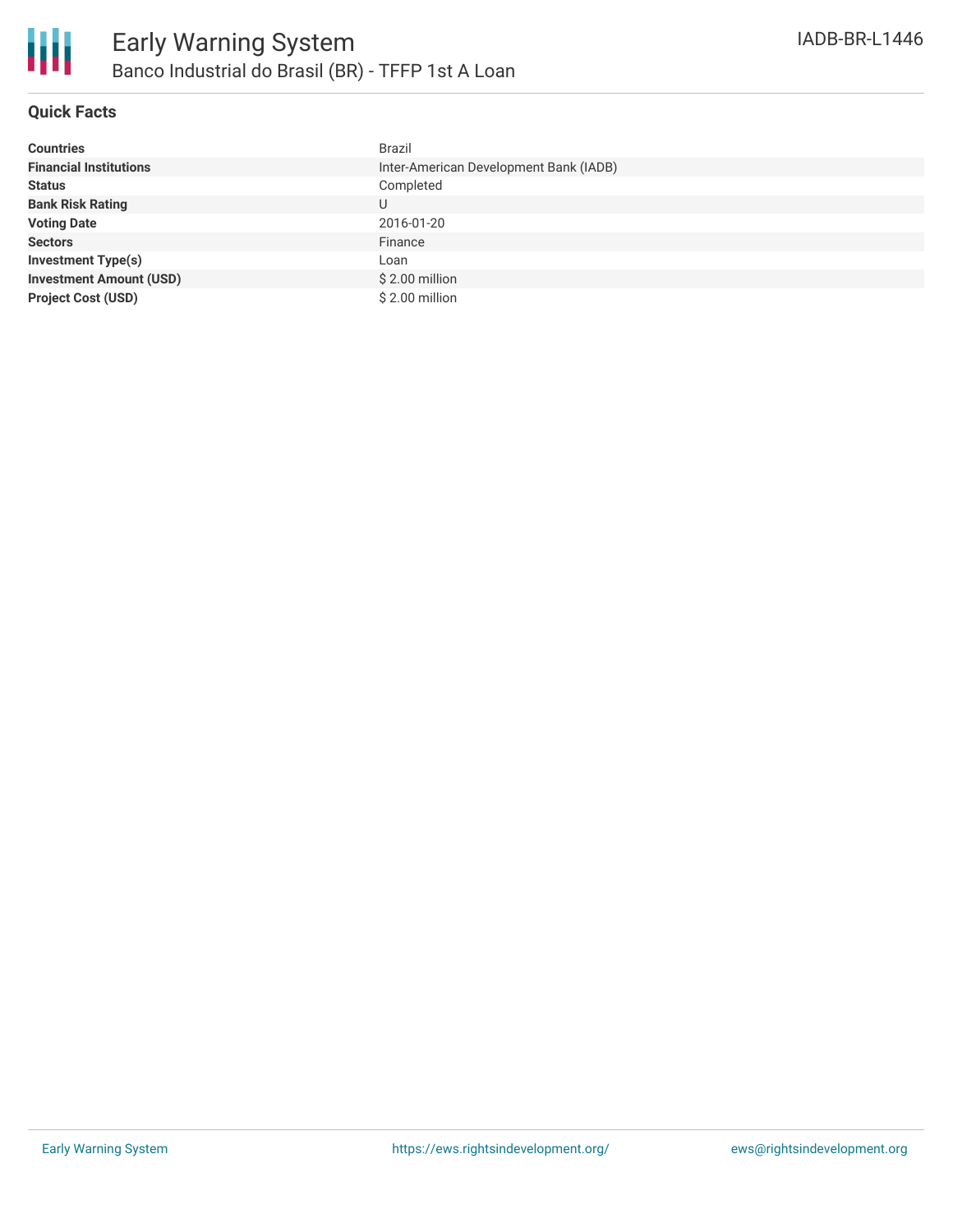

#### **Project Description**

The transaction consists of a USD 2 million A-Loan to finance the trade portfolio of Banco Industrial do Brasil under the Trade Finance Facilitation Program (TFFP) credit Line BR-L1066.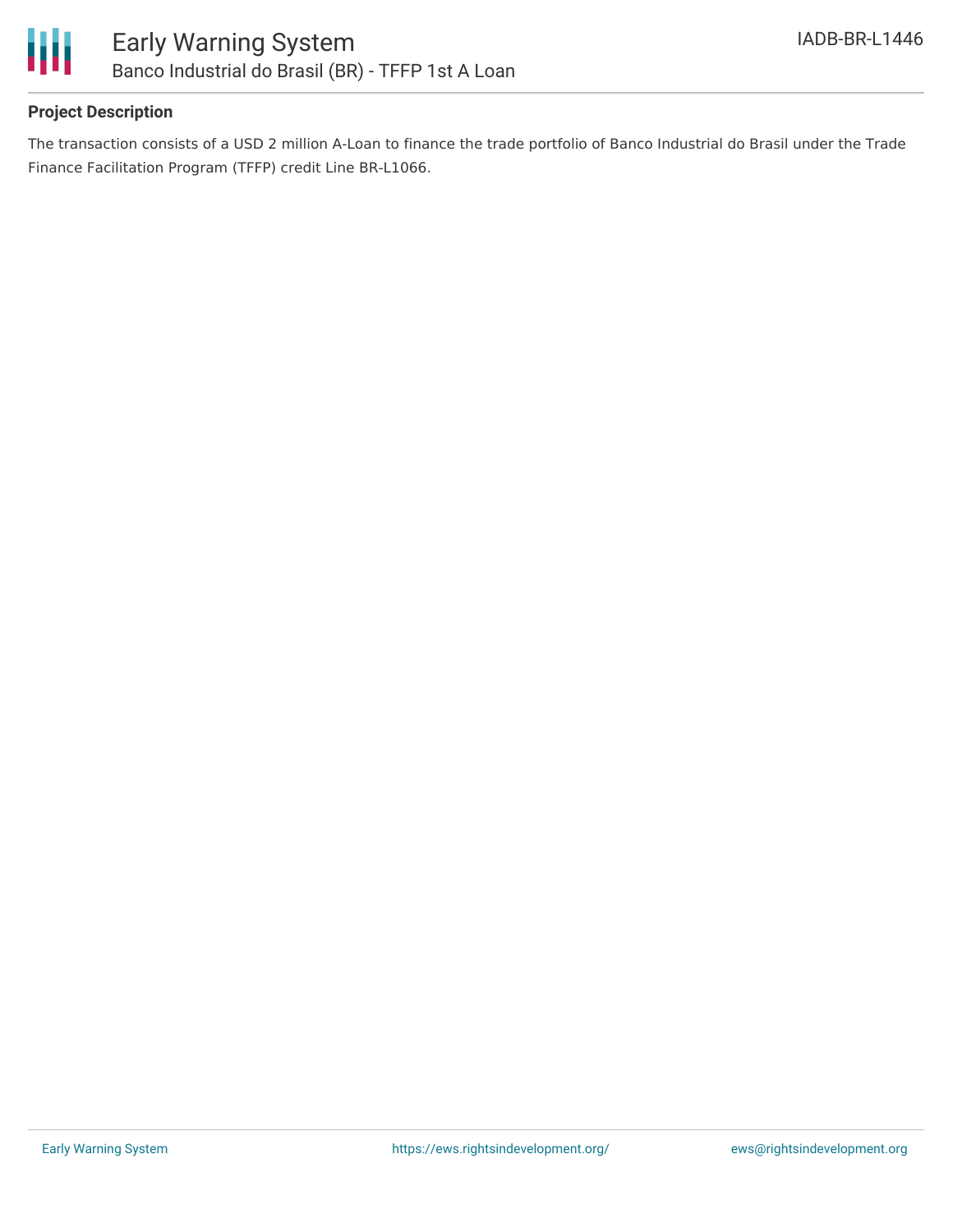

### Early Warning System Banco Industrial do Brasil (BR) - TFFP 1st A Loan

#### **Investment Description**

• Inter-American Development Bank (IADB)